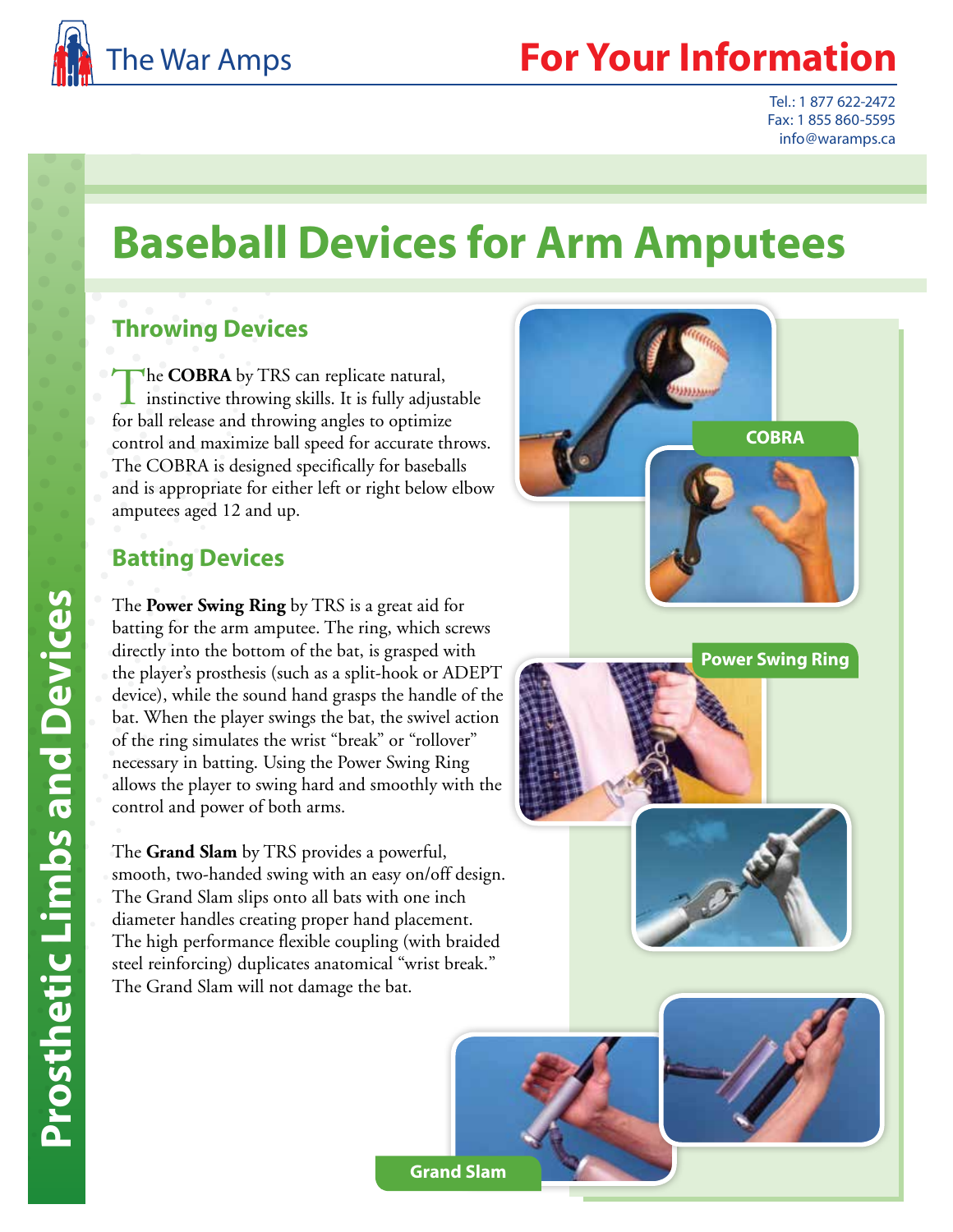### **Custom Batting Devices**

These batting devices (right) were constructed to meet the individual needs of the amputees who own them. Contact your prosthetist for more information on constructing a device that fits your needs.

## **Catching Devices**

The **Hi-Fly Fielder** and **Hi-Fly Fielder Junior** by TRS are ball-catching devices (below) with a bi-directional pocket, patterned after sports equipment for playing lacrosse. The flexible mesh pocket design allows the player to catch the ball using either a forehand or backhand technique. The pocket replaces the traditional glove, eliminating the need for wrist or forearm rotation.

The devices weigh less than 9 ounces and attaches directly into any standard prosthesis with a half inch threaded fitting, and does not require a cable for operation. The Hi-Fly Fielder is effective in all fielding and catching situations, for both baseball and softball.